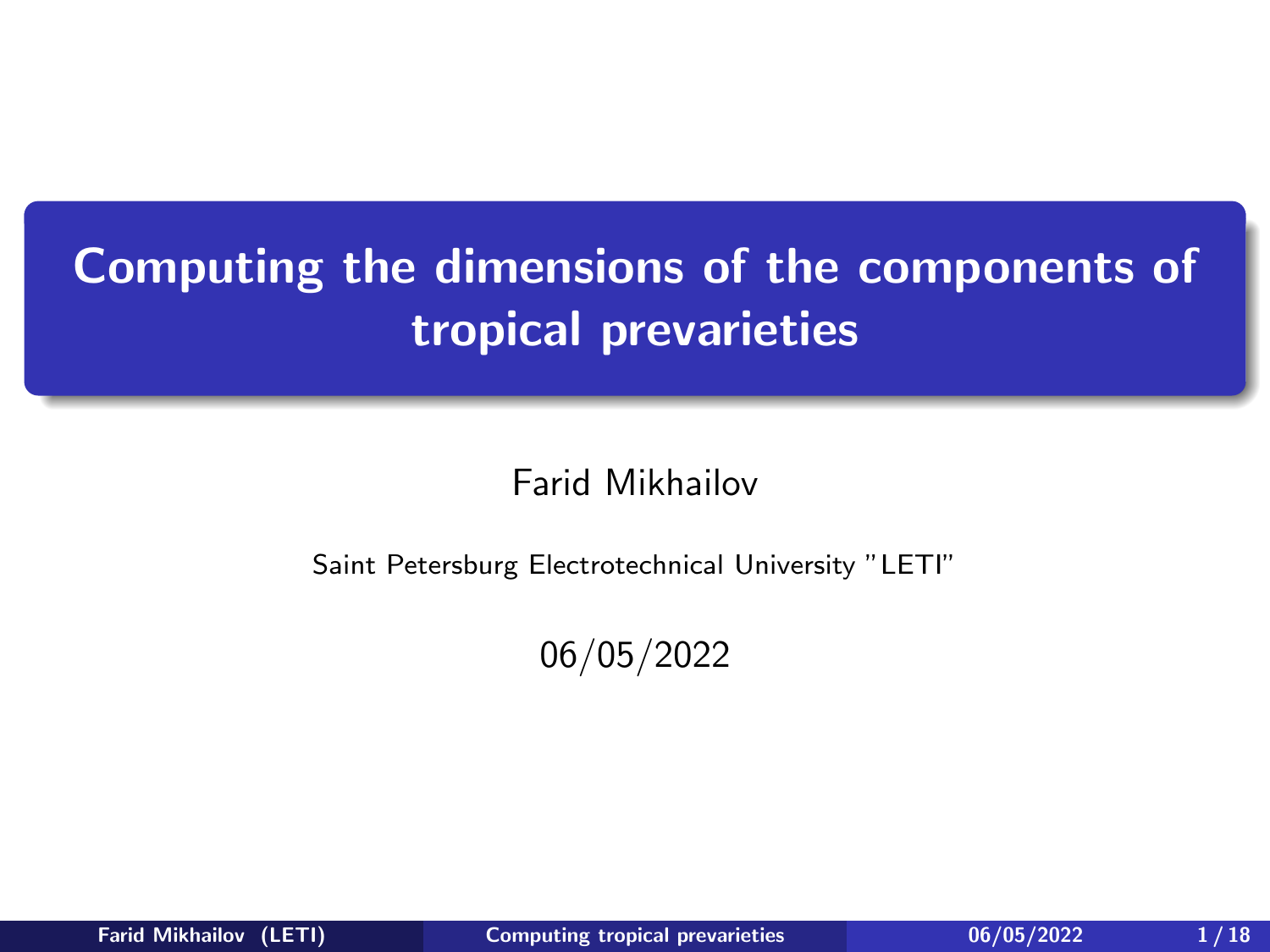## **[Basic objects of tropical math](#page-3-0)**

- **•** [Tropical semiring](#page-3-0)
- **•** [Tropical polynomial](#page-4-0)
- [Tropical prevariety](#page-5-0)

### 2 [Tropical recurrent sequences](#page-9-0)

- [Classical recurrent sequences](#page-9-0)
- [Tropical recurrent sequences](#page-10-0)
- [Tropical entropy](#page-11-0)

## 3 [Computing of tropical prevarieties corresponding to tropical](#page-12-0) [recurrent sequences](#page-12-0)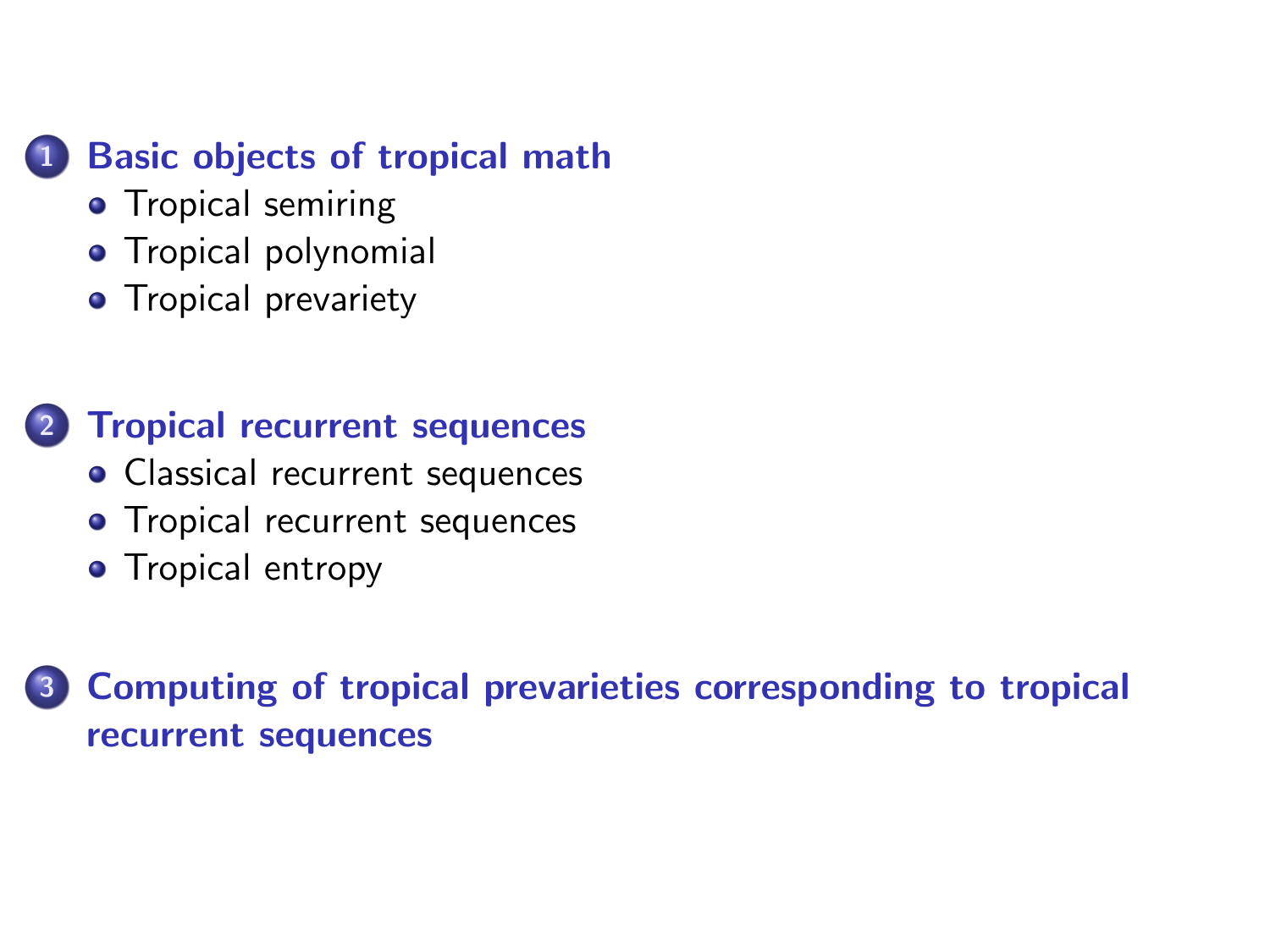## Introduction

The main goal of this work is the study of tropical recurrent sequences. For a set of tropical recurrent sequences determined by tropical relations, D. Grigoriev put forward a hypothesis of stabilization of the maximum dimensions of the components of tropical prevarieties, i.e the existence of a tropical analogue of the Hilbert polynomial. This hypothesis has not been proven yet. As part of this work, for various recurrent sequences, the appropriate tropical prevarieties were examined using the gfan package in order to check Grigoriev's hypotises.

Gfan is a software package developed in 2005 by A. Jensen, based on the algorithms in his dissertation. The gfan package allows computing Gröbner bases, Gröbner fans, tropical prevarieties, varieties by given polynomials, and other objects of tropical geometry and the theory of Gröbner bases. It is currently the most powerful software tool for such computations.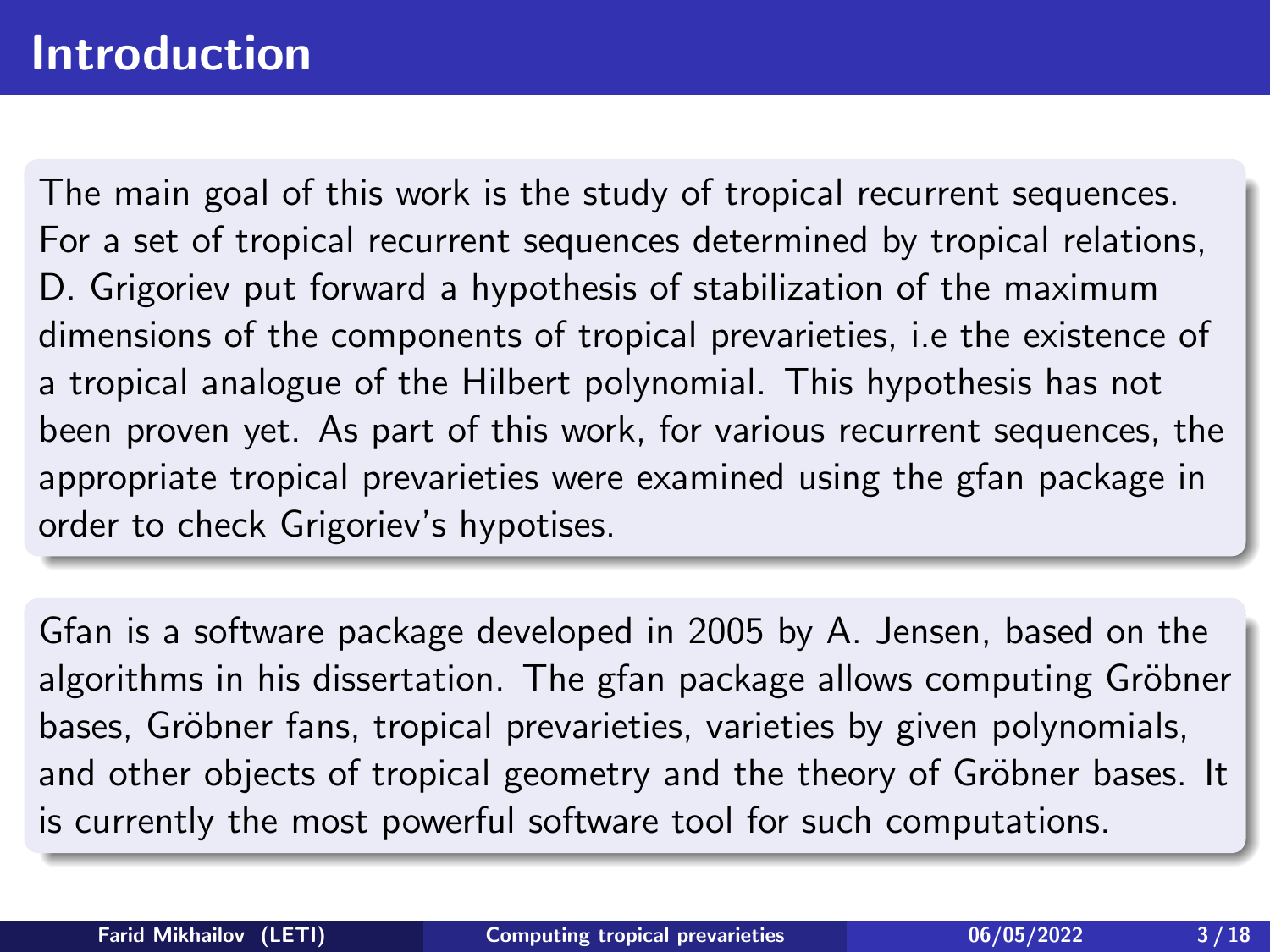<span id="page-3-0"></span>The *tropical semiring* is a semiring  $(\mathbb{R} \cup \{-\infty\}, \oplus, \otimes)$  with tropical operations:

 $x \oplus y := \max(x, y)$  and  $x \otimes y := x + y$ .

Examples:

$$
5 \oplus 2 = 5, \quad 5 \otimes 2 = 7.
$$

A main difference between the tropical semiring and classical math is that tropical addition is idempotent  $x \oplus x = x$ . It is also important that there is no subtraction operation in the tropical semiring. The equation  $a \oplus x = -\infty$  has no solution for any a except minus infinity itself.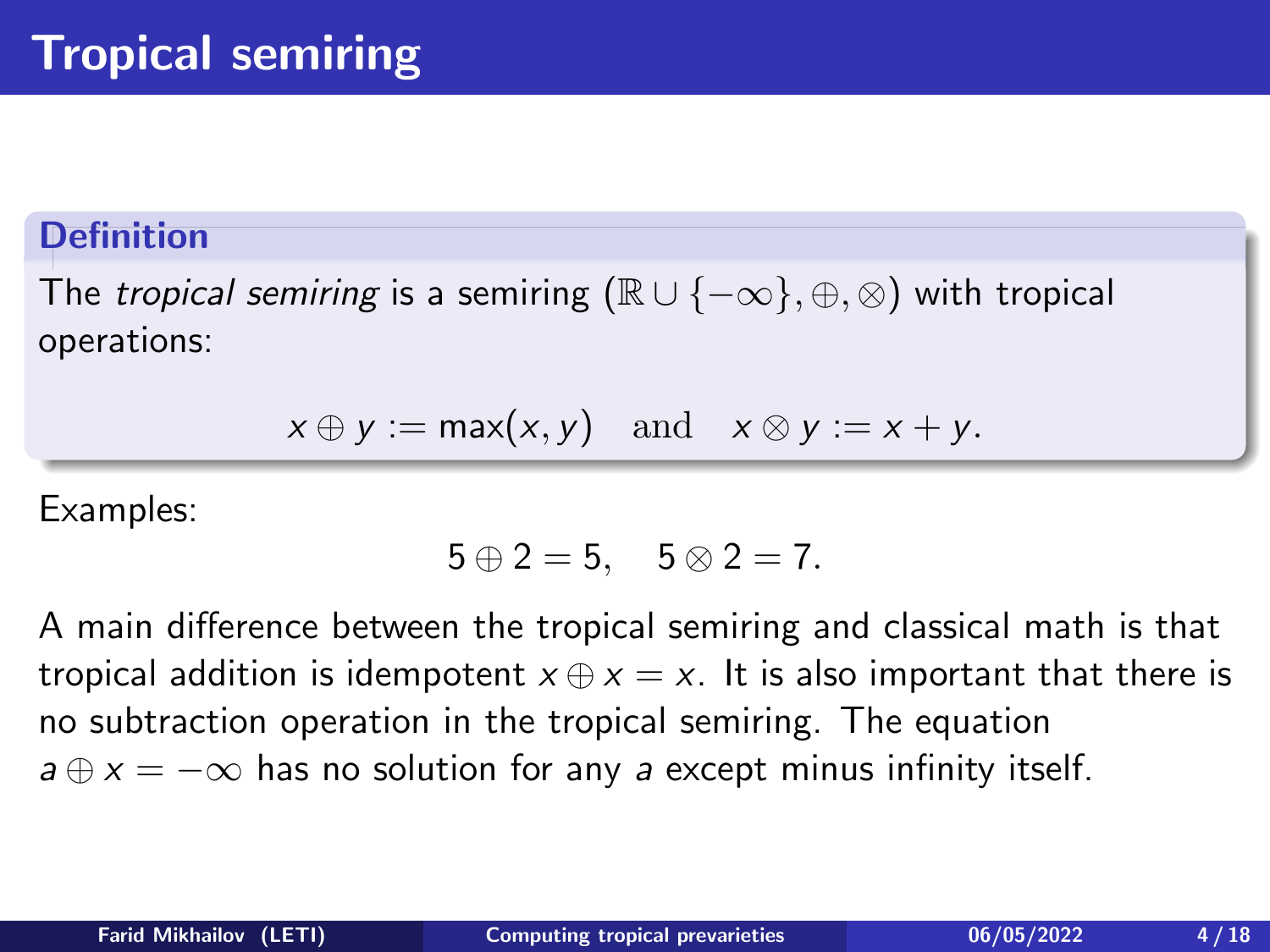## <span id="page-4-0"></span>Tropical monomial

Let  $x_1, \ldots, x_n$  be variables which represent elements in the tropical semiring  $(\mathbb{R} \cup \{-\infty\}, \oplus, \otimes)$ . By commutativity, we can sort the product and write tropical monomial in the usual notation:

$$
q(x_1,\ldots,x_n)=a\otimes x_1^{i_1}\otimes\cdots\otimes x_n^{i_n}=a+i_1\cdot x_1+\cdots+i_n\cdot x_n.
$$

### Tropical polynomial

A tropical polynomial is a finite linear combination of tropical monomials:

$$
p(x_1,\ldots,x_n)=\bigoplus_j \left(a_j\otimes x_1^{i_{j_1}}\otimes\cdots\otimes x_n^{i_{j_n}}\right)=\max_j \left(a_j+i_{j_1}x_1+\cdots+i_{j_n}x_n\right)
$$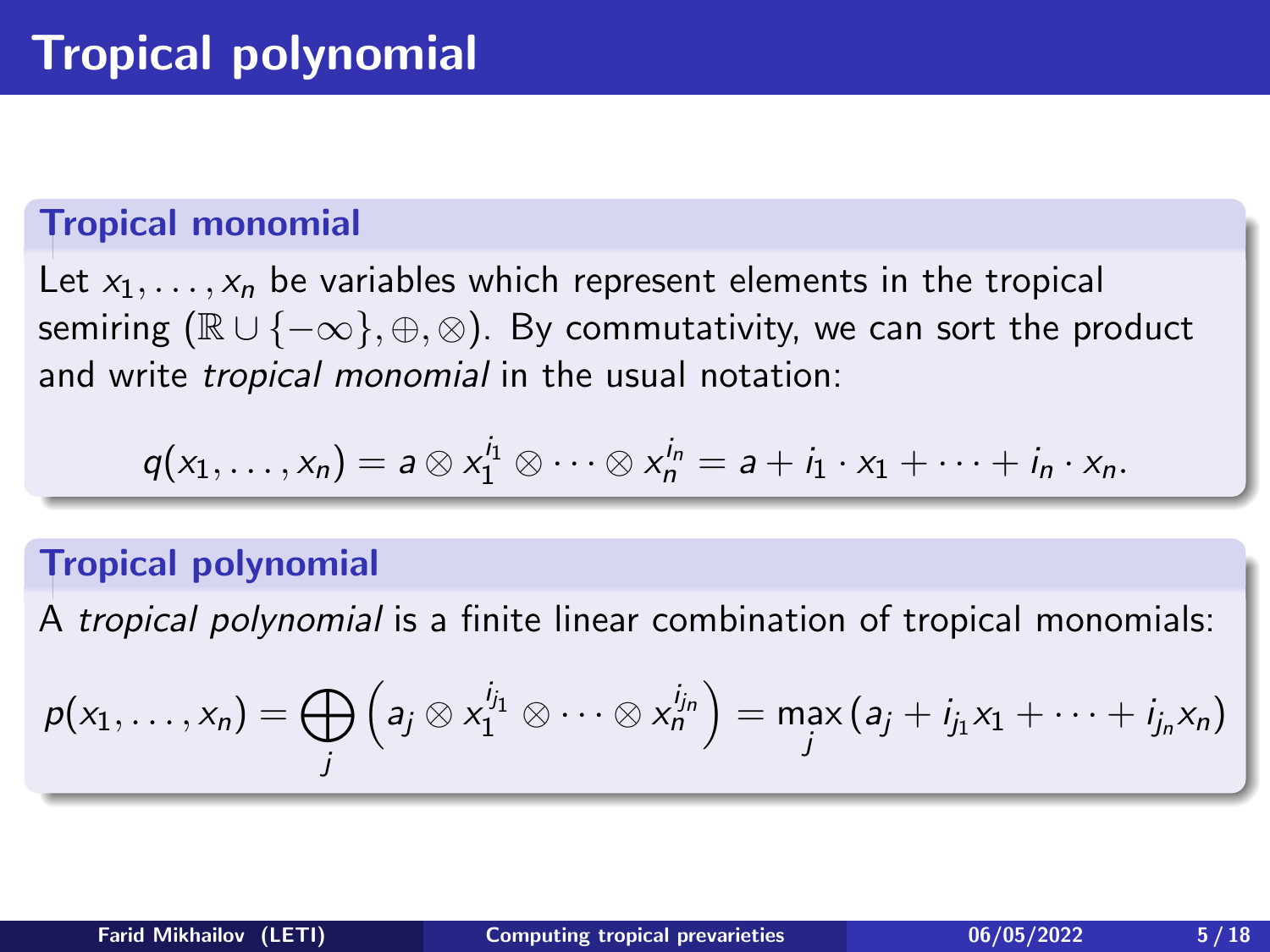## <span id="page-5-0"></span>Tropical line

#### Tropical root

 $x = (x_1, \ldots, x_n)$  is a tropical root of p if maximum of tropical monomials  $q_j$  is attained for at least two different values of  $j$ .

For example, consider the tropical line:

$$
f(x,y) = \alpha \otimes x \oplus \beta \otimes y \oplus \gamma = \max(\alpha + x, \beta + y, \gamma)
$$

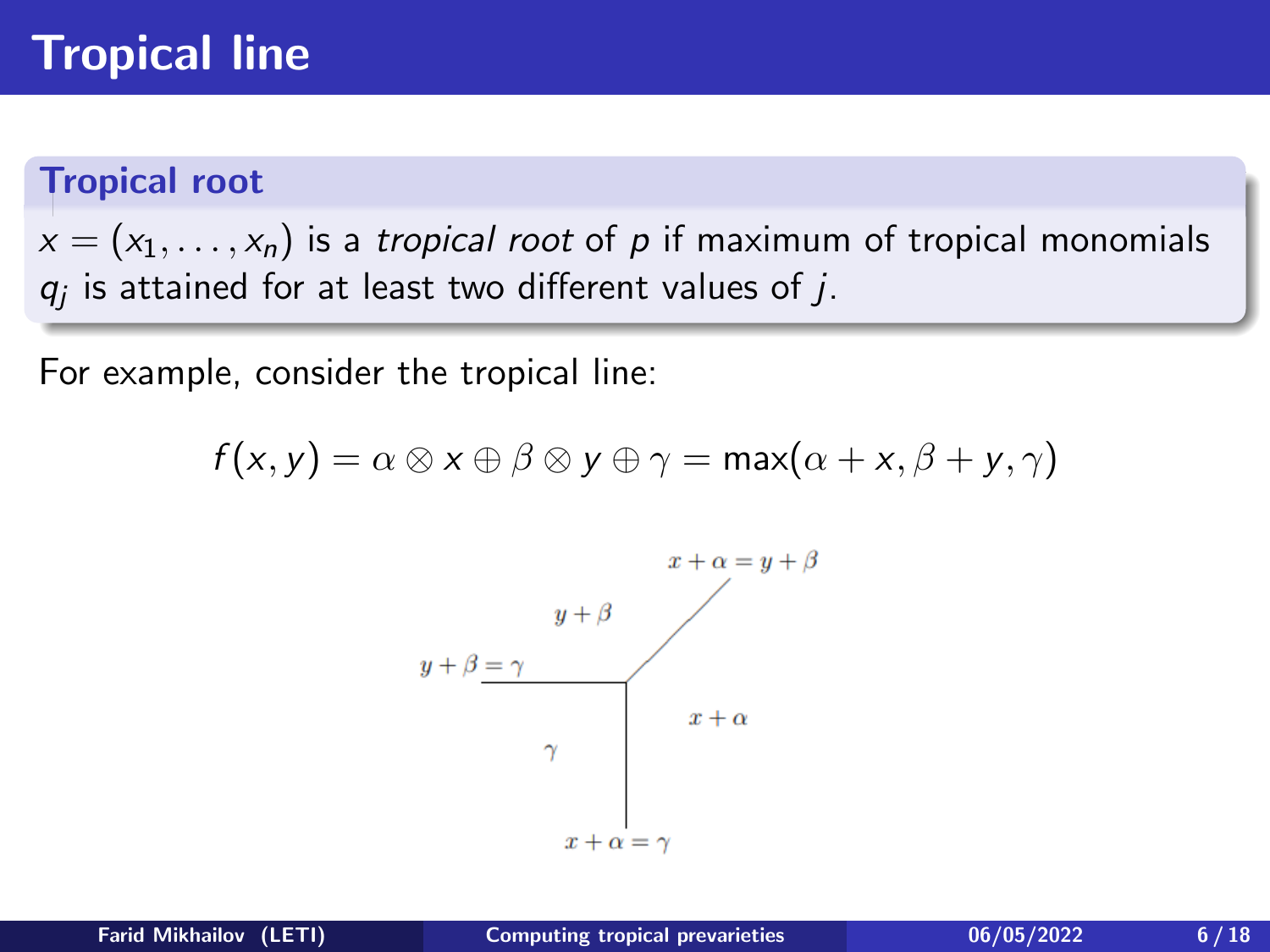Tropical hypersurface  $T(f)$  of the polynomial f is the set of tropical roots of tropical polynomial  $Trop(f)$ . Tropicalization  $Trop(f)$  is the transition from objects of classical mathematics to objects of tropical, and the coefficients at monomials are assumed to be equal to zero.

For example, consider the tropical hypersurface of polynomial  $g = x + 2y + z + 1$ .  $Trop(g) = 0 \otimes x \oplus 0 \otimes y \oplus 0 \otimes z \oplus 0 = max(x, y, z, 0)$ .

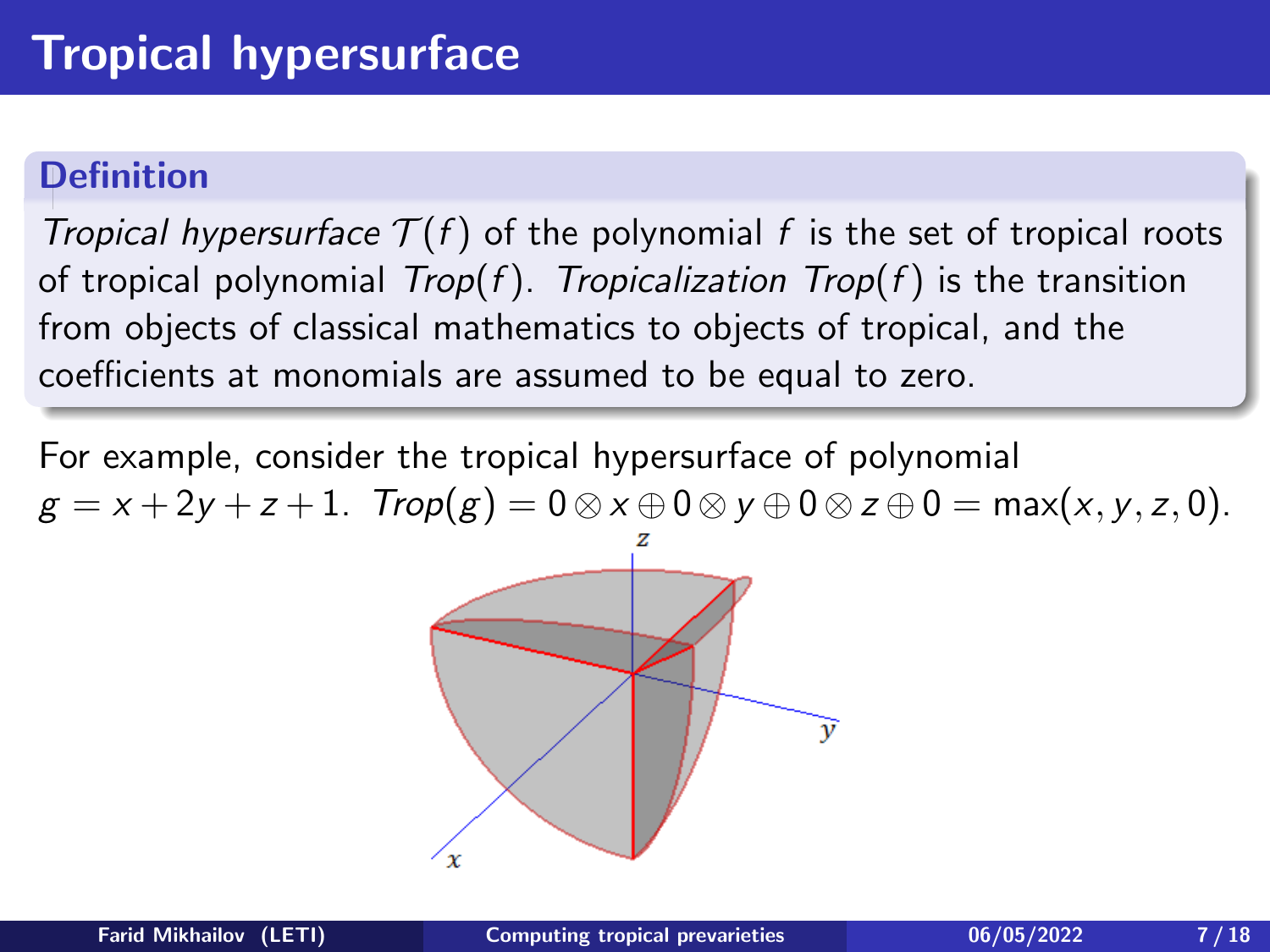Tropical prevariety of a system of polynomials  $f_1, \ldots, f_n$  is the finite intersection of tropical hypersurfaces  $\mathcal{T}(f_1) \cap \cdots \cap \mathcal{T}(f_n)$ .

For example, consider the tropical hypersurface of polynomial  $g = x + 2y + z + 1$  and  $h = x + y + 2z$ .  $Trop(g) = 0 \otimes x \oplus 0 \otimes y \oplus 0 \otimes z \oplus 0 = \max(x, y, z, 0);$  $Trop(h) = 0 \otimes x \oplus 0 \otimes y \oplus 0 \otimes z = max(x, y, z).$ 

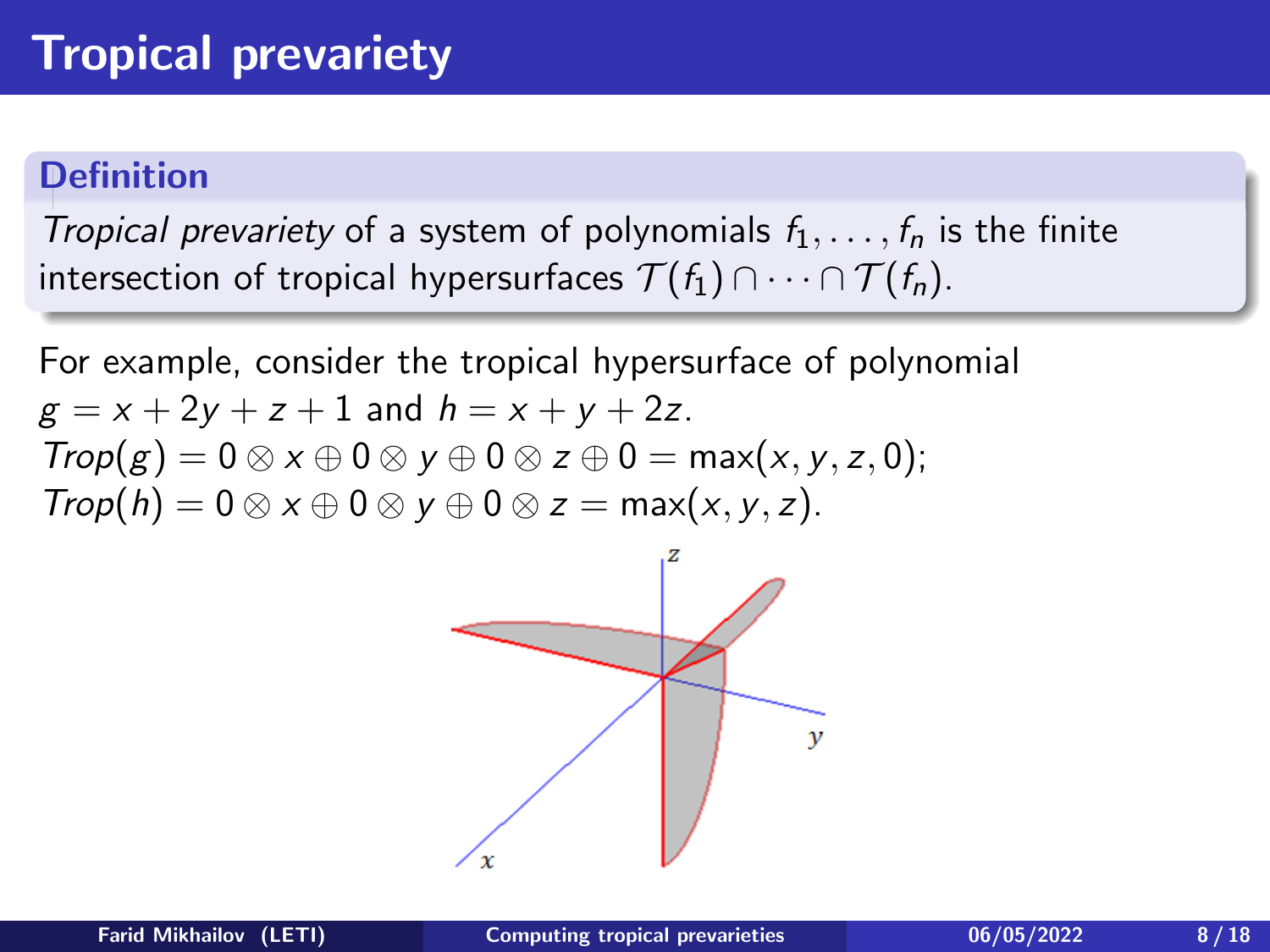## Tropical variety

## **Definition**

Let I an ideal generated from polynomials  $\langle f_1, \ldots, f_n \rangle$ . Tropical variety  $\mathcal{T}(I)$  of an ideal I is the intersection of tropical hypersurfaces  $\mathcal{T}(f)$  for all polynomials  $f \in I$ 

$$
\mathcal{T}(I) = \bigcap_{f \in I} \mathcal{T}(f)
$$

For example, consider the tropical variety of ideal  $I = \langle g, f \rangle = \langle x + 2y + z + 1, x + y + 2z \rangle.$ 

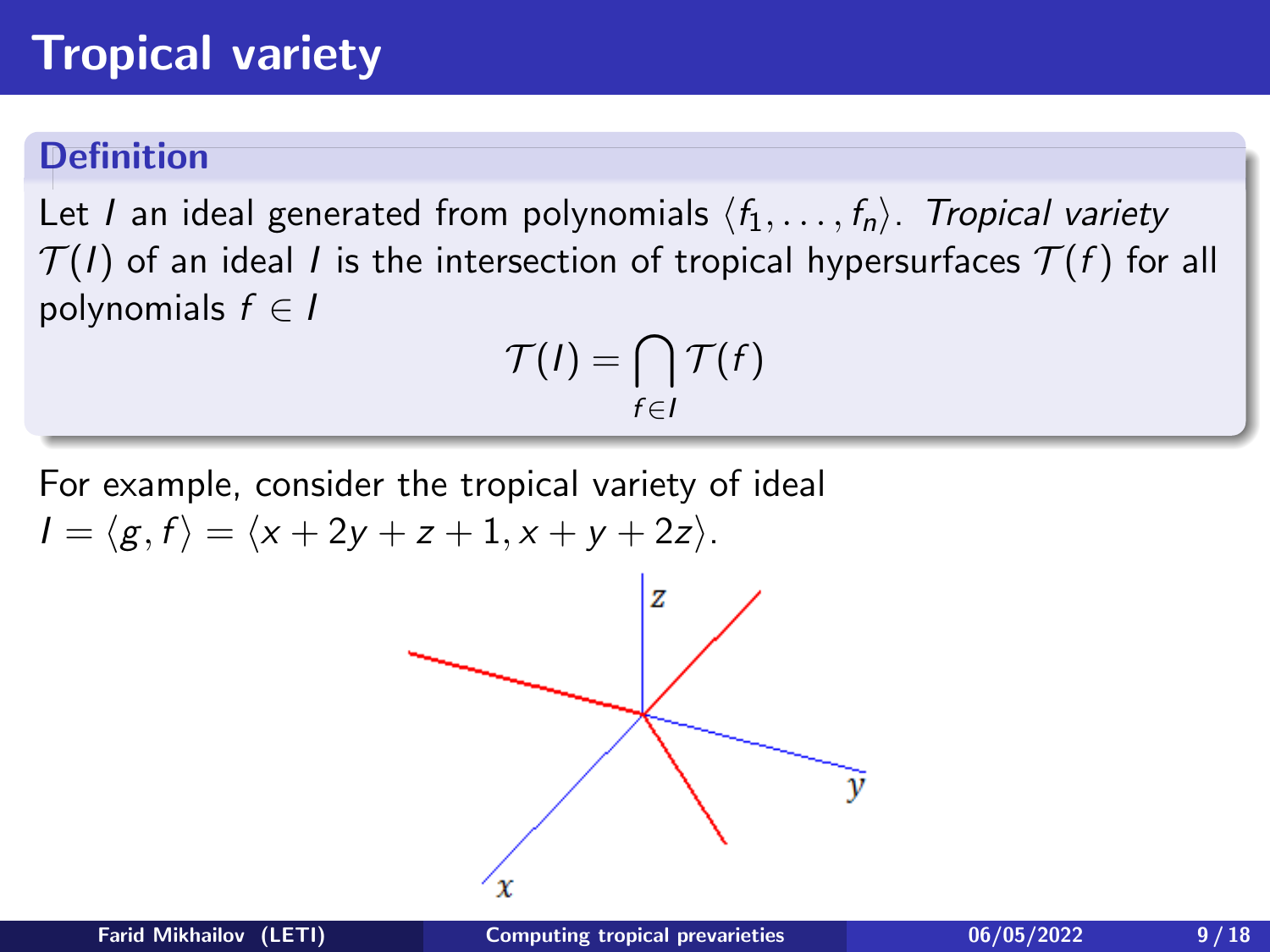<span id="page-9-0"></span> $\sum_{0\leq i\leq n}a_iz_{i+k}=0,$   $k\in\mathbb{Z},$   $a_0\neq 0,$   $a_n\neq 0.$  A remarkable property of A classical linear recurrent sequence  $\{z_i\}_{i\in\mathbb{Z}}$  satisfies conditions classical linear recurrent sequences is as follows: since the last coefficient  $a_n$  is not equal to zero, then if you calculate all  $z$  up to  $z_i$ , you can uniquely calculate  $z_{i+1}$  by substituting the corresponding k into the formula. This property is satisfied, since in classical arithmetic there are elements inverse in addition.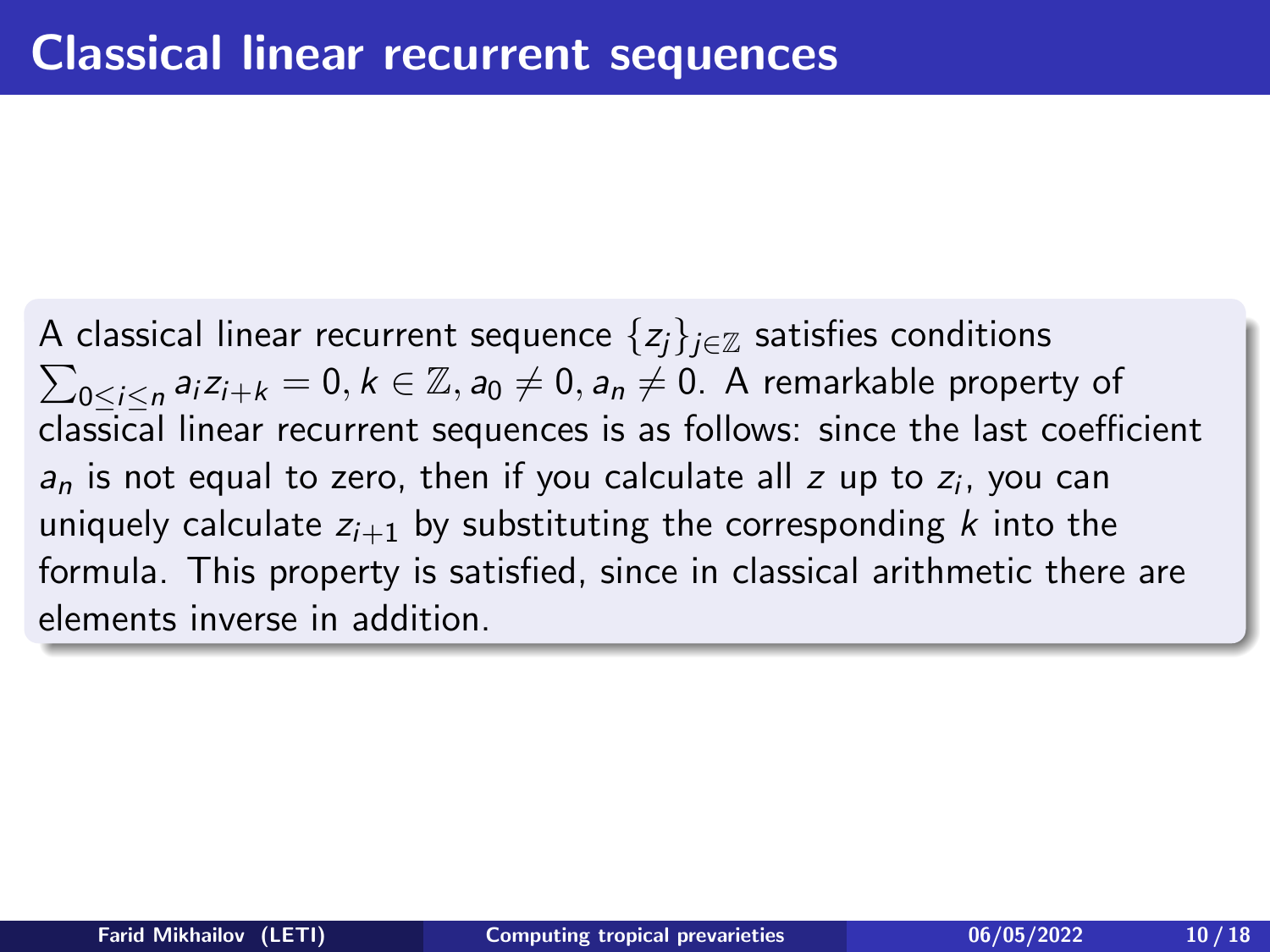<span id="page-10-0"></span> $y=y_i\in (\mathbb{R}\cup\{-\infty\})_{j\in\mathbb{Z}}$  is a *tropical recurrent sequence* if it satisfies conditions

$$
\max_{0\leq i\leq n}(a_i+y_{k+i}), \quad k\in\mathbb{Z}, \quad a_0>-\infty, a_n>-\infty.
$$

The fulfillment of this condition means reaching the maximum in two or more tropical terms  $a_i + y_{k+i}$ .

The main difference between tropical recurrent sequences and classical sequences is that each subsequent term, knowing the previous ones, is not always uniquely determined. Tropical recurrent sequences can be either periodic or non-periodic.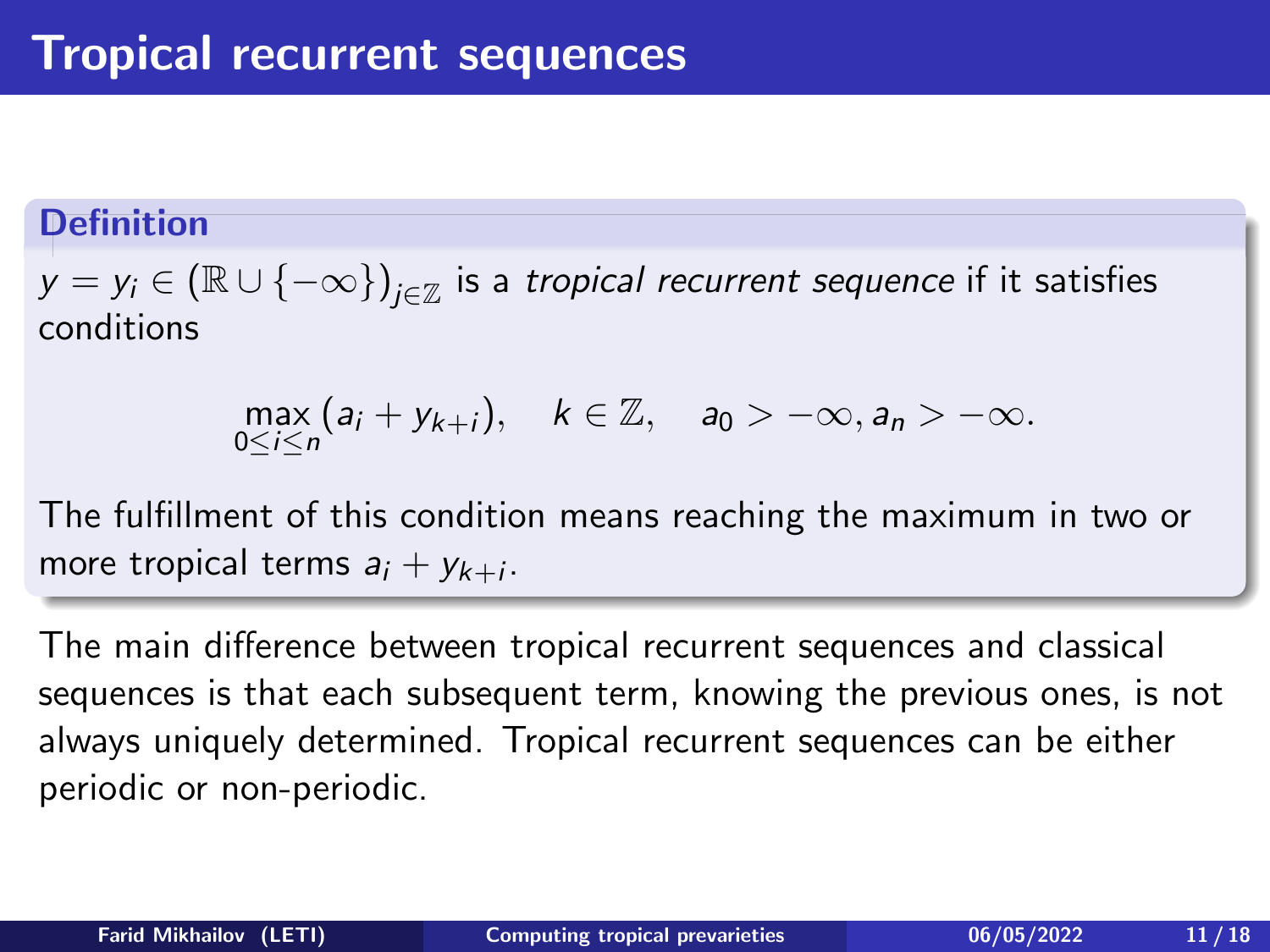#### <span id="page-11-0"></span>Finite tropical recurrent sequence

 $y = (y_0, \ldots, y_s) \in (\mathbb{R} \cup \{-\infty\})^{s+1}$  is a *finite tropical recurrent sequence* if it satisfies conditions

$$
\max_{0 \le i \le n} (a_i + y_{k+i}), \quad k \in \{0, 1, \ldots, s-n\}, \quad a_0 > -\infty, a_n > -\infty.
$$

#### **Definition**

Denote by  $D_{\mathsf{s}} := D_{\mathsf{s}} (\mathsf{a}) \in (\mathbb{R} \cup \{-\infty\})^{\mathsf{s}+1}$  the set of sequences satisfying vector a, and denote by  $d_{\sf s}:=\dim D_{\sf s}.$  Tropical entropy is the limit  $H(a) := \lim_{s \to \infty}$  $\frac{d_s}{s}$  .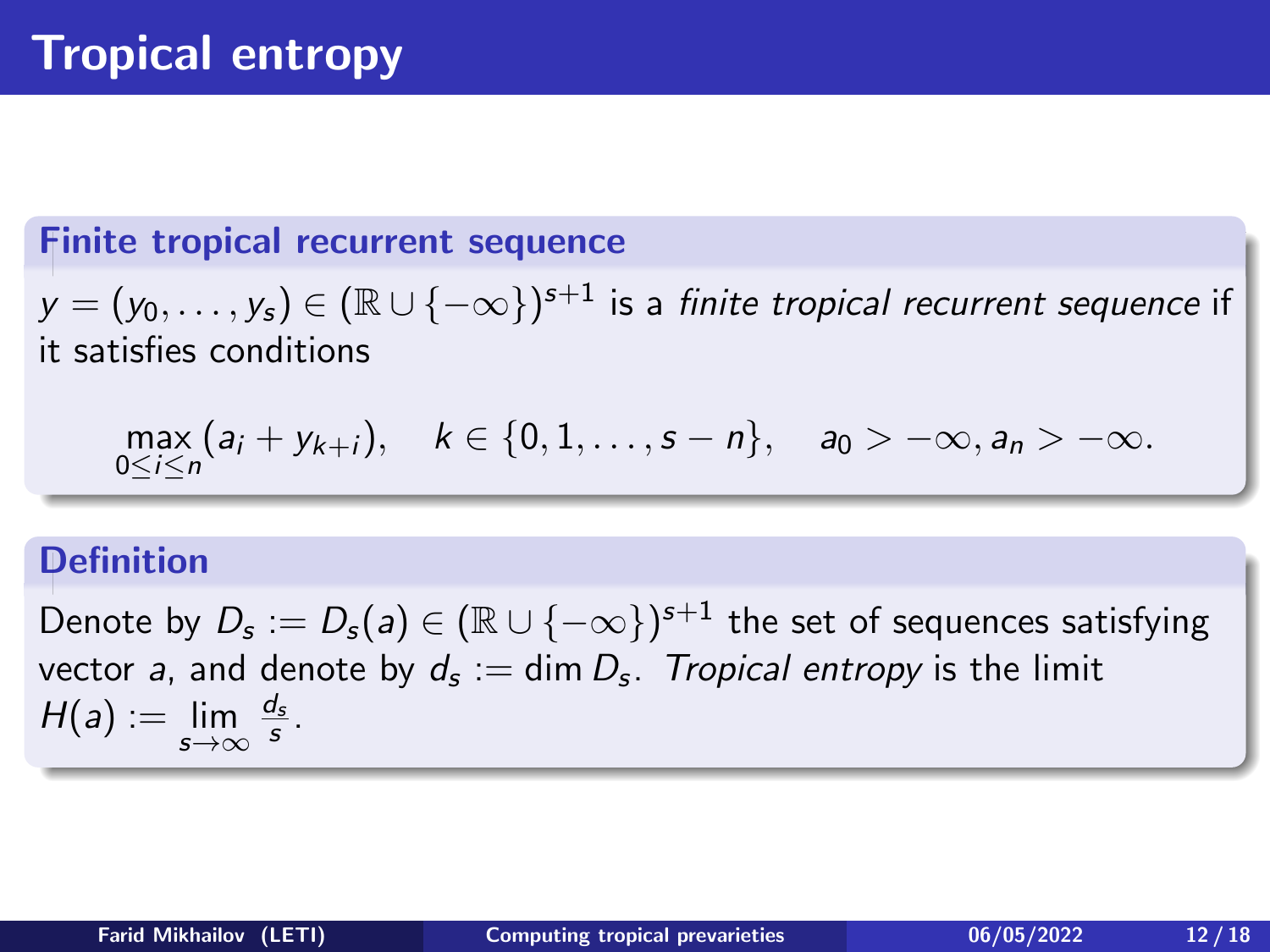<span id="page-12-0"></span>Since the tropical entropy is a limit, in this work reasonable hypotheses are given, what it can be equal to. To calculate the hypothetical tropical entropy, the vector a is associated with a system of  $n - s + 1$  linear tropical equations with  $s + 1$  unknowns, then the tropical prevariety of the system of equations are calculated. The gfan package is used to compute tropical prevarieties.

From the computed tropical prevariety, one can find  $d_{\mathsf{s}}$ . With a series of calculations with different s, can find a pattern of growth in dimension and draw a conclusion about the hypothetical tropical entropy.

Using linear transformations, the vector  $a = (a_0, \ldots, a_n)$  can be associated with the vector  $b = (0, b_1, \ldots, b_{n-1}, 0)$ . It is technically easier to consider cases in which  $a_0 = 0$  and  $a_n = 0$ .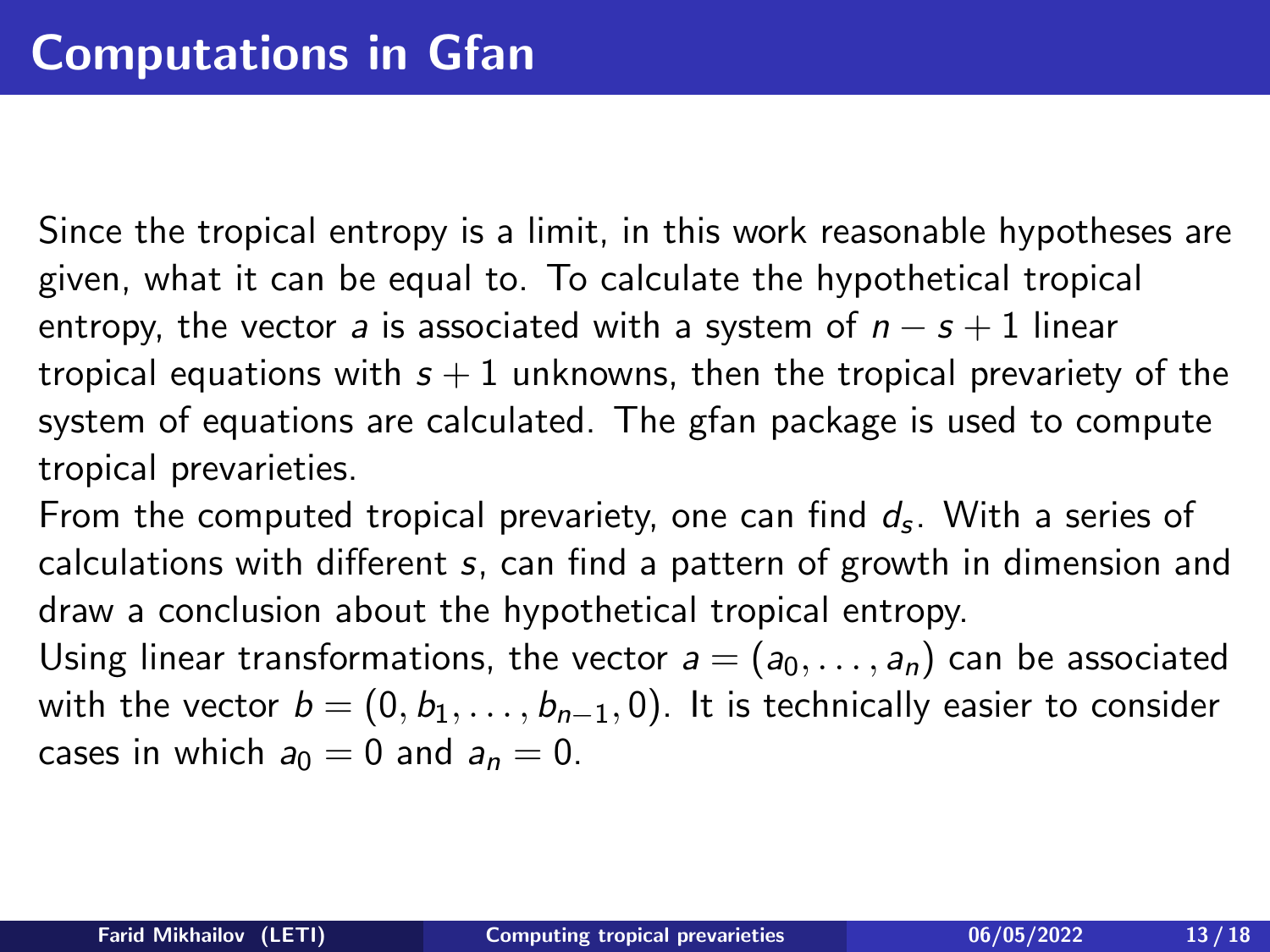## Computing prevariety for  $a = (0, 0, 0)$ ,  $s = 15$

 $\ln 15 \times \ln 15 \times$ 

0[y00.y01.y02.y03.y04.y05.y06.y07.y08.y09.y10.y11.y12.y13.y14.y15] v00+v01+v02, v01+v02+v03, v02+v03+v04, v03+v04+v05, v04+v05+v06, v05+v06+v07, V06+V07+V08, V07+V08+V09, V08+V09+V10, V09+V10+V11, V10+V11+V12, V11+V12+V13,  $v12+v13+v14$ ,  $v13+v14+v15$ }

```
\ln 15 \times \ln 25 \times_application fan
version 2.2
type SymmetricFan
AMBIENT DIM
16DTM
\overline{z}LINEALITY DIM
\ThetaRAYS
-4 - -4-1-1 -1 -1 -1 -1 # 0
                                                                                                Ħ
                                                                                                    \mathbf{1}Ħ
                                                                                                    \overline{\phantom{0}}\bullet\Omega\alpha\sim\Theta\sim\Omega\Theta#3\Theta\sim\sim\Omega\Omega\omega\boldsymbol{\mu}\overline{a}#5\Omega\Omegau
                                                                                                     6
    \Omega\Omega\Omega\boldsymbol{\mu}\mathbf{B}\Omega\circ\Omega# 10# 11\Omega\Omega\Omega\Omega\epsilon# 12\Omega\Omega\Theta\Omega\Omega\Theta\Theta\Omega\Theta\Theta\Theta# 13\Omega\odot\Omega\odot\Omega\Theta\Omega\odot\Omega\Theta\Theta\odot-1 \theta# 140<sub>0</sub>\Omega\OmegaA0000BBBBB-1
                                                                                                # 15\mathbf{1}\mathbf{1}\mathbf{1}1 \quad 1\mathbf{I}\overline{1}\mathbf{1}\overline{1}\mathbf{1}\mathbf{1}1 \text{ } \text{ } 16
```
A sequence with the maximal dimension satisfies vector  $a = (0, 0, 0)$ :

 $y = (r-c_0, r, r, r-c_3, r, r, r-c_6, r, r, r-c_9, r, r, r-c_{12}, r, r, r-c_{15}), d_{15} = 7.$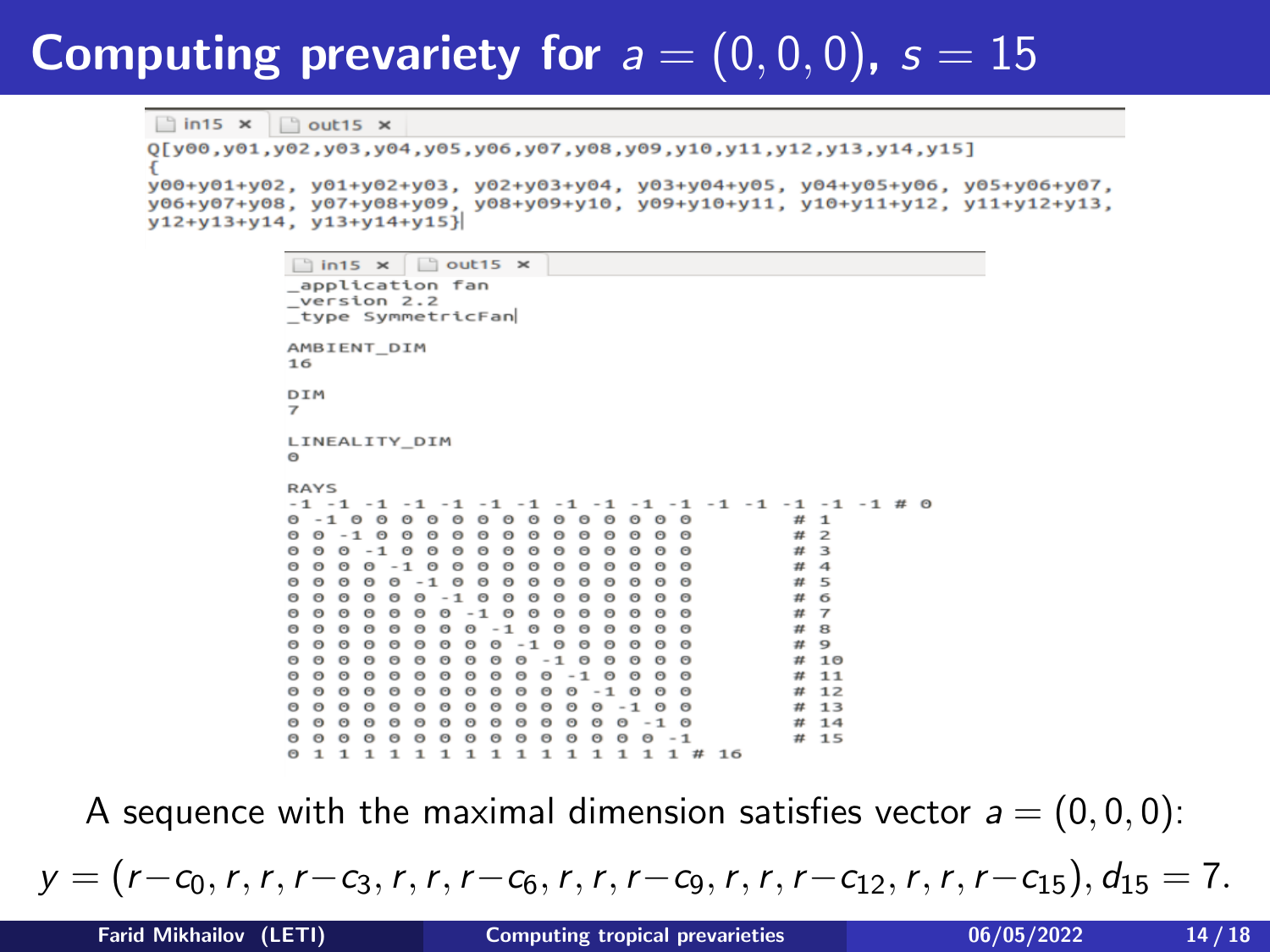## Computing prevariety for  $a = (0, -1, 0)$ ,  $s = 15$

```
\ln 15 \timesQ[t, y00, y01, y02, y03, y04, y05, y06, y07, y08, y09, y10, y11, y12, y13, y14, y15]y00+t^1y01+y02, y01+t^1y02+y03, y02+t^1y03+y04, y03+t^1y04+y05, y04+t^1y05+y06,
y05+t^1y06+y07, y06+t^1y07+y08, y07+t^1y08+y09, y08+t^1y09+y10, y09+t^1y10+y11,
v10+t^1v11+v12. v11+t^1v12+v13. v12+t^1v13+v14. v13+t^1v14+v15}
```

```
\ln 15 \times \ln 15 \timesapplication fan
version 2.2
type SymmetricFan
AMBIENT DIM
17DIM
₹
LINEALITY DIM
h,
RAYS
-2 - 1 1 -1-1 1\overline{u} 1
-2 1 -1 1 -1\mathbf{1}-1-1\mathbf{I}-1-10 - 15\mathbf{1}\mathbf 1\mathbf{1}\overline{1}\mathbf{1}\mathbf{1}\mathbf{I}\mathbf{1}\pi\Rightarrow-1
                                                               \mathbf{1}\boldsymbol{\mathcal{H}}3
െ
                                                                                                          zz.
                                                                                                               \overline{a}ര
                                                                                                          #ച
                                                                                                               \overline{a}\overline{1}\overline{\mathbf{6}}CO
\circ\mathbf{1}#
                                                                                                               \overline{z}\Omega#8
                     \mathbf{1}\mathbf{1}1
                                                          1
                                                                1
\Omegan_{\rm f}\circ\mathbf{1}1
                           \mathbf{I}\mathbf{I}п
                                                          1
                                                                1
                                                                                                              10ര
                                п
                                                                                                          HE
                                                                                                          #
                                                                                                               11ര
\circ1
                                                          -15<sub>1</sub>
                                                                                                          \pm12\circ\mathbf{1}\mathbf{1}\mathbf{1}\mathbf{1}\mathbf{1}-15# 13\circ\mathbf{1}\mathbf{1}\mathbf{1}\mathbf{1}# 14\circ1\quad\mathbf{1}1\quad\mathbf{1}\mathbf{1}\mathbf 1\mathbf{1}\mathbf{1}\mathbf{1}\mathbf{1}\mathbf{1}-151 \; 1# 15
0111111111111
                                                                    \mathbf{1}1 - 15 1
                                                                                                          # 16011\mathbf{1}\mathbf{1}\mathbf{1}1 \quad 1 \quad 1\mathbf{1}\mathbf{I}\mathbf{1}\mathbf{1}\mathbf{1}11 - 15# 17
```
A sequence with the maximal dimension satisfies vector  $a = (0, -1, 0)$ :

$$
y = (r - c_0, r + 1, r, r + 1, r - c_4, r + 1, r, r + 1, r - c_8,r + 1, r, r + 1, r - c_{12}, r + 1, r, r + 1), d_{15} = 5
$$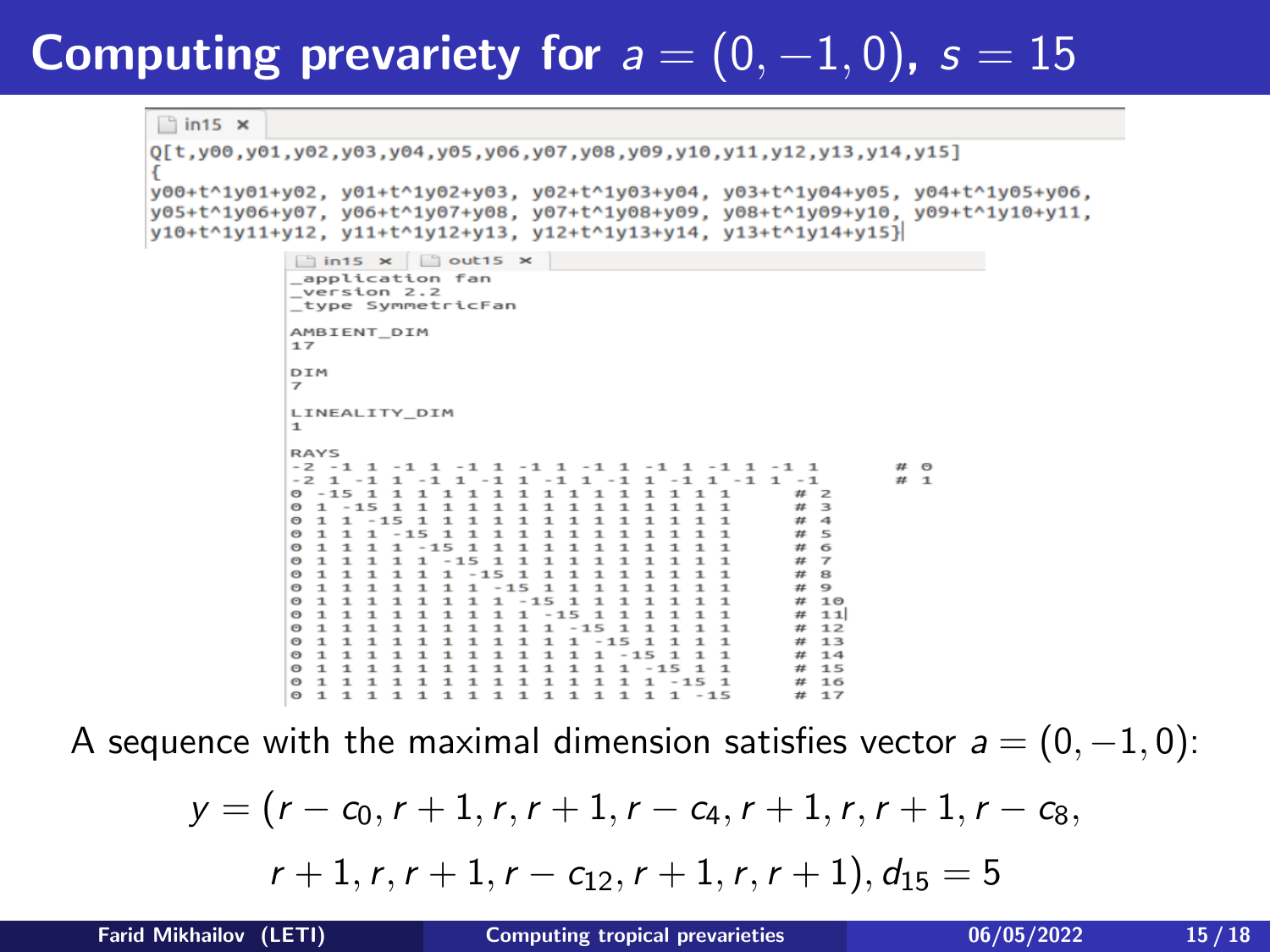## **Double parameterization for**  $a = (0, t_1, t_2, 0)$

 $\ln 10 \times$ 

 $0[t1,t2,y00,y01,y02,y03,y04,y05,y06,y07,y08,y09,y10]$ v00+t1v01+t2v02+v03. v01+t1v02+t2v03+v04. v02+t1v03+t2v04+v05. y03+t1y04+t2y05+y06, y04+t1y05+t2y06+y07, y05+t1y06+t2y07+y08, y06+t1y07+t2y08+y09, y07+t1y08+t2y09+y10}

**RAVC** 

|                                                                       |      | -1 0 0 0 0 0 0 0 0 0 0 0 0                   |      |                                                                   |      |
|-----------------------------------------------------------------------|------|----------------------------------------------|------|-------------------------------------------------------------------|------|
| $-22$ $-11$ 1 $-10$ 12 1 $-10$ 12 1 $-10$ 12 1 $-10$                  | # 0  | $0 - 11 - 8 - 8$ 3 - 8 3 3 3 3 3 3 3 $\#$ 23 |      | 11 -11 -5 -16 -27 -5 -16 6 -5 17 6 28 17                          | #44  |
| $-22$ $-11$ 10 $-1$ $-12$ 10 $-1$ $-12$ 10 $-1$ $-12$ 10 $-1$         | #1   | $0 - 11 - 5 - 56 - 5666 - 5 - 56 - 5$        | # 24 | 11 -11 7 -4 -15 -26 -4 -15 7 -4 18 7 29 # 45                      |      |
| $-11$ $-22$ $-10$ 1 12 $-10$ 1 12 $-10$ 1 12 $-10$ 1                  | #2   | $0 - 11$ 3 - 8 - 8 3 - 8 3 3 3 3 3 3 # 25    |      | 11 -11 19 8 -3 -14 -25 -3 -14 8 -3 19 8 # 46                      |      |
| $-11$ $-22$ $-1$ $10$ $-12$ $-1$ $10$ $-12$ $-1$ $10$ $-12$ $-1$ $10$ | #3   | $0 - 11$ 3 3 - 8 - 8 3 - 8 3 3 3 3 3 # 26    |      | $11 - 11$ $28$ $17$ $6$ $-5$ $-16$ $-27$ $-5$ $-16$ $6$ $-5$ $17$ | # 47 |
| $-11$ $0$ $-8$ $3$ $-8$ $-8$ $3$ $3$ $3$ $3$ $3$ $3$ $3$ $3$ $4$ $4$  |      | $0 - 11$ 3 3 3 3 - 8 - 8 3 - 8 3 3 3 # 27    |      | 11 -11 37 26 15 4 -7 -18 -29 -7 -18 4 -7                          | # 48 |
| $-11$ $0$ $-5$ $6$ $-5$ $-5$ $6$ $6$ $6$ $-5$ $6$ $-5$ $-5$<br># 5    |      | $0 - 11$ 3 3 3 3 3 - 8 - 8 3 - 8 3 3 # 28    |      | 11 -11 43 32 21 10 -1 -12 -23 -34 -12 -23 -1                      | #49  |
| $-11$ 8 3 -8 3 -8 -8 3 3 3 3 3 3 $\#$ 6                               |      | $0 - 11$ 3 3 3 3 3 3 - 8 - 8 3 - 8 3 # 29    |      | 11 -11 49 38 27 16 5 -6 -17 -28 -39 -17 -28                       | #50  |
| $-11$ 0 3 3 -8 3 -8 -8 3 3 3 3 3 # 7                                  |      | $0 - 11$ 3 3 3 3 3 3 3 - 8 - 8 3 - 8 # 30    |      | 11 22 -29 -40 -51 -62 -40 -18 4 26 48 70 92                       | # 51 |
| $-11$ 0 3 3 3 -8 3 -8 -8 3 3 3 3 # 8                                  |      |                                              |      |                                                                   |      |
| $-11$ $0$ 3 3 3 3 3 - 8 3 - 8 - 8 3 3 # 9                             |      |                                              | # 31 | 11 22 -8 -19 -30 -41 -52 -30 -8 14 36 58 80                       | # 52 |
| $-11$ $0$ $3$ $3$ $3$ $3$ $3$ $3$ $-8$ $3$ $-8$ $-8$ $3$ $\#$ $10$    |      | 00-1011111111111                             | # 32 | 11 22 10 -1 -12 -23 -34 -45 -23 -1 21 43 65                       | # 53 |
| $-11$ 0 3 3 3 3 3 3 3 -8 3 -8 -8 # 11                                 |      | 001-101111111111                             | # 33 | 11 22 25 14 3 -8 -19 -30 -41 -19 3 25 47                          | #54  |
| $-11$ 11 $-28$ $-17$ $-39$ $-28$ $-17$ $-6$ 5 16 27 38 49             | # 12 | 0011-10111111111                             | # 34 | 11 22 37 26 15 4 -7 -18 -29 -40 -18 4 26                          | # 55 |
| $-11$ 11 $-7$ 4 $-18$ $-7$ $-29$ $-18$ $-7$ 4 15 26 37                | # 13 | 00111-1011111111                             | # 35 | 11 22 46 35 24 13 2 -9 -20 -31 -42 -20 2                          | # 56 |
| $-11$ 11 $-1$ $-23$ $-12$ $-34$ $-23$ $-12$ $-1$ 10 21 32 43          | # 14 | 001111-10111111                              | # 36 | 11 22 52 41 30 19 8 -3 -14 -25 -36 -47 -25                        | # 57 |
| $-11$ 11 8 19 -3 8 -14 -3 -25 -14 -3 8 19 # 15                        |      | 0011111-1011111                              | # 37 | 22 11 -25 -47 -36 -25 -14 -3 8 19 30 41 52                        | #58  |
|                                                                       | #16  | 00111111-101111                              | # 38 | 22 11 2 -20 -42 -31 -20 -9 2 13 24 35 46                          | # 59 |
| $-11$ 11 17 $-5$ 6 $-16$ $-5$ $-27$ $-16$ $-5$ 6 17 28                |      |                                              |      |                                                                   |      |
| $-11$ 11 17 28 6 17 -5 6 -16 -5 -27 -16 -5                            | # 17 | 001111111-10111                              | # 39 | 22 11 26 4 -18 -40 -29 -18 -7 4 15 26 37                          | # 60 |
| $-11$ 11 29 7 18 -4 7 -15 -4 -26 -15 -4 7 # 18                        |      | 0011111111-1011                              | #40  | 22 11 47 25 3 -19 -41 -30 -19 -8 3 14 25                          | # 61 |
| $-11$ 11 35 13 24 2 13 -9 2 -20 -9 -31 -20                            |      |                                              | # 41 | 22 11 65 43 21 -1 -23 -45 -34 -23 -12 -1 10                       | # 62 |
| $-2$ $-1$ $-1$ 1 0 $-1$ 1 0 $-1$ 1 0 $-1$ 1 # 20                      |      | 001111111111-10                              | # 42 | 22 11 80 58 36 14 -8 -30 -52 -41 -30 -19 -8                       | # 63 |
| $-1$ $-2$ 1 $-1$ 0 1 $-1$ 0 1 $-1$ 0 1 $-1$ # 21                      |      | 11 -11 -20 -31 -9 -20 2 -9 13 2 24 13 35     |      | # 43 22 11 92 70 48 26 4 -18 -40 -62 -51 -40 -29                  | #64  |
|                                                                       |      |                                              |      |                                                                   |      |

 $4.22$ 

In this case, 5573 cones of dimensions from 2 to 7 were obtained, which is difficult to recognize which vector belongs to which cone. For example, the vector  $a = (0, -1, -2, 0)$  corresponds to the cone formed by the rays 2, 32, 33, 38, 41, 42 or 3, 32, 34, 37, 40, 41 et al.

Farid Mikhailov (LETI) [Computing tropical prevarieties](#page-0-0) 06/05/2022 16/18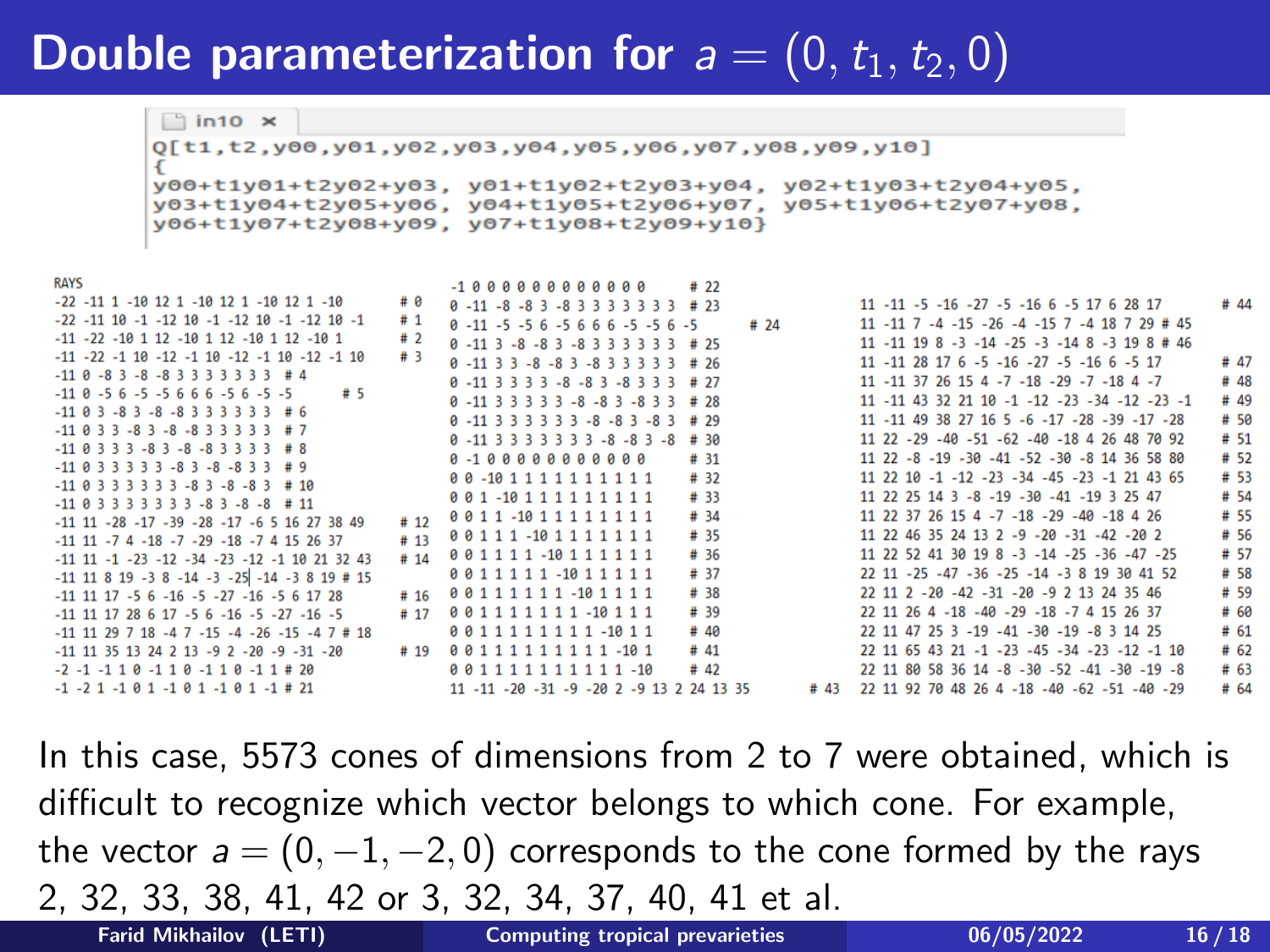# All results for vectors  $a = (0, a_1, a_2, 0)$

| $a \backslash s$        | 5              | 6 | 7 | 8 | 9 | 10             | 11 | 12 | 13             | 14 | 15 | 16 | 17             | 18 | H(a)           |
|-------------------------|----------------|---|---|---|---|----------------|----|----|----------------|----|----|----|----------------|----|----------------|
| (0,0,0,0)               | $\overline{4}$ | 4 | 4 | 5 | 6 | 6              | 6  | 7  | 8              | 8  | 8  | 9  | 10             | 10 | 1/2            |
| $(0,1,-1,0)$            | 4              | 5 | 5 | 6 | 6 | 7              | 7  | 8  | 8              | 9  | 9  | 10 | 10             | 11 | 1/2            |
| $(0,-1,-1,0)$           | 3              | 4 | 5 | 5 | 5 | 5              | 5  | 6  | 7              | 7  | 7  | 7  | 7              | 8  | 1/3            |
| (0,1,2,0)               | 4              | 4 | 5 | 5 | 5 | 6              | 6  | 6  | 7              | 7  | 7  | 8  | 8              | 8  | 1/3            |
| $(0,-1,-2,0)$           | 4              | 5 | 5 | 5 | 6 | 6              | 6  | 7  | $\overline{7}$ | 7  | 8  | 8  | 8              | 9  | 1/3            |
| $(0,-1,-3,0)$           | 3              | 4 | 4 | 4 | 5 | 5              | 5  | 6  | 6              | 6  | 7  | 7  | 7              | 8  | 1/3            |
| $(0,-2,-3,0)$           | 3              | 4 | 5 | 5 | 5 | 5              | 5  | 6  | 7              | 7  | 7  | 7  | 7              | 8  | 1/3            |
| $(0,-1,-\infty,0)$      | 3              | 4 | 4 | 4 | 5 | 5              | 5  | 6  | 6              | 6  | 7  | 7  | 7              | 8  | 1/3            |
| $(0,0,-\infty,0)$       | 3              | 3 | 4 | 4 | 4 | $\overline{4}$ | 5  | 5  | 5              | 6  | 6  | 6  | 6              | 7  | 2/7            |
| (0,1,3,0)               | 4              | 4 | 4 | 4 | 5 | 5              | 5  | 5  | 6              | 6  | 6  | 6  | 7              | 7  | 1/4            |
| $(0,-1,2,0)$            | 4              | 4 | 4 | 4 | 5 | 5              | 5  | 5  | 6              | 6  | 6  | 6  | $\overline{7}$ | 7  | 1/4            |
| $(0,1,-2,0)$            | 3              | 4 | 4 | 4 | 4 | 5              | 5  | 5  | 5              | 6  | 6  | 6  | 6              | 7  | 1/4            |
| $(0,-1,0,0)$            | 4              | 4 | 5 | 5 | 5 | 5              | 6  | 6  | 6              | 6  | 7  | 7  | $\overline{7}$ | 7  | 1/4            |
| (0,1,0,0)               | 4              | 4 | 4 | 4 | 5 | 5              | 5  | 5  | 6              | 6  | 6  | 6  | $\overline{7}$ | 7  | 1/4            |
| $(0,1,-\infty,0)$       | 3              | 4 | 4 | 4 | 4 | 5              | 5  | 5  | 5              | 6  | 6  | 6  | 6              | 7  | 1/4            |
| (0,1,1,0)               | 3              | 3 | 3 | 3 | 3 | 3              | 3  | 3  | 3              | 3  | 3  | 3  | 3              | 3  | 0              |
| (0,2,3,0)               | 3              | 3 | 3 | 3 | 3 | 3              | 3  | 3  | 3              | 3  | 3  | 3  | 3              | 3  | $\Omega$       |
| $(0,-\infty,-\infty,0)$ | 3              | 3 | 3 | 3 | 3 | 3              | 3  | 3  | 3              | 3  | 3  | 3  | 3              | 3  | $\overline{0}$ |